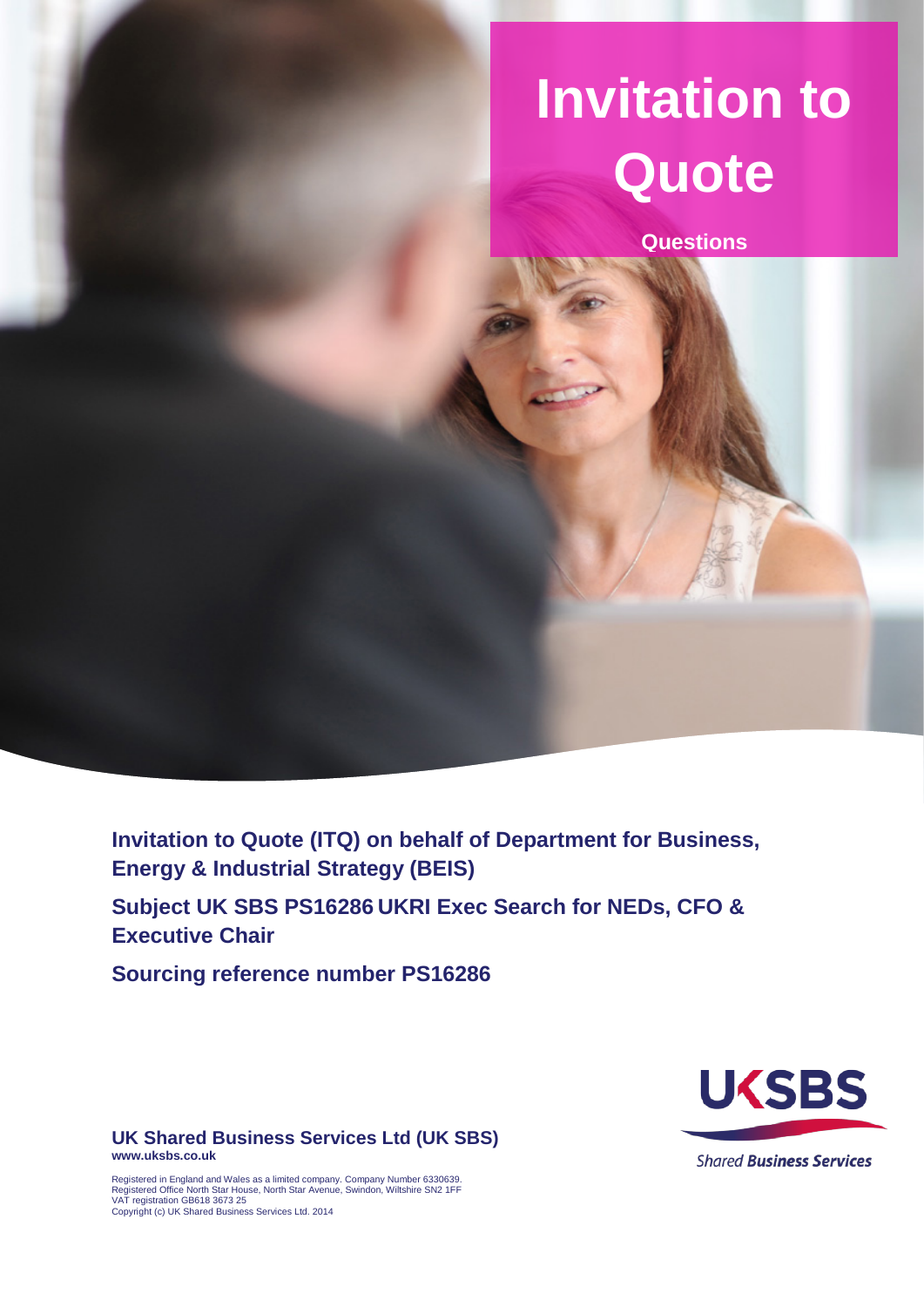## **Section 6 – Evaluation questionnaire**

Bidders should note that the evaluation questionnaire is located within the **e-sourcing questionnaire.**

**Guidance on completion of the questionnaire is available at <http://www.uksbs.co.uk/services/procure/Pages/supplier.aspx>**

**PLEASE NOTE THE QUESTIONS ARE NOT NUMBERED SEQUENCIALLY**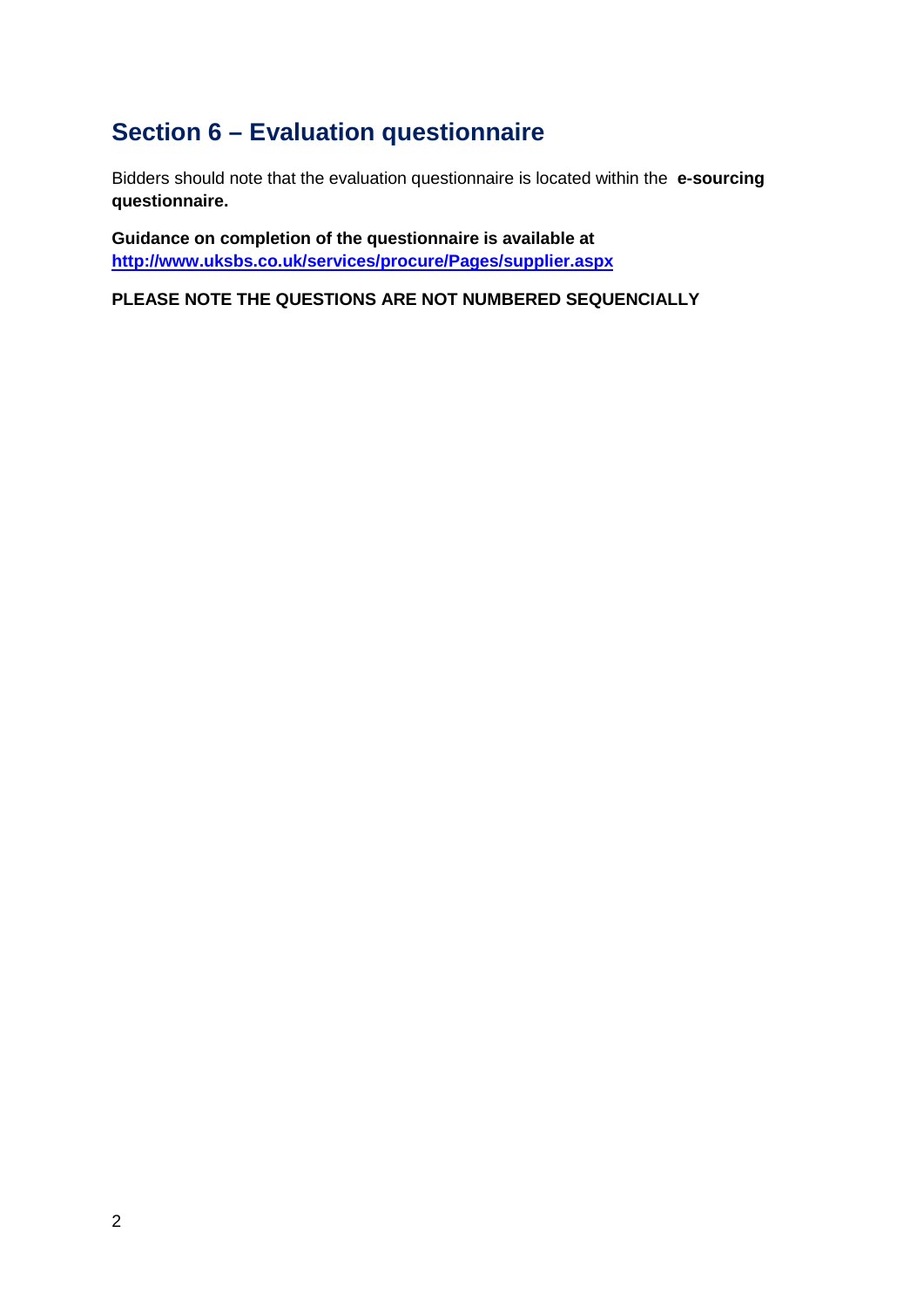#### **COMMERCIAL QUESTIONNAIRE**

| <b>SEL1.1</b>             | Please state the full legal name and address and contact details of the<br>organisation tendering (or organisation acting as lead contact where a<br>consortium bid is being submitted).                                                                            |  |  |
|---------------------------|---------------------------------------------------------------------------------------------------------------------------------------------------------------------------------------------------------------------------------------------------------------------|--|--|
| <b>Bidder</b><br>guidance | The information should be based on the details of the organisation bidding<br>(or organisation acting as lead contact where a consortium bid is being<br>submitted).<br>This is the legal entity with whom we will Contract if successful.                          |  |  |
| Scoring<br>criteria       | For information only                                                                                                                                                                                                                                                |  |  |
| <b>Bidder</b><br>response | <b>Table</b><br><b>Bidders full legal name</b><br><b>Address line 1</b><br><b>Address line 2</b><br><b>Address line 3</b><br><b>Address line 4</b><br>Town / City<br><b>Country</b><br>Post code (or equivalent)<br><b>Bidder contact</b><br>Telephone No.<br>Email |  |  |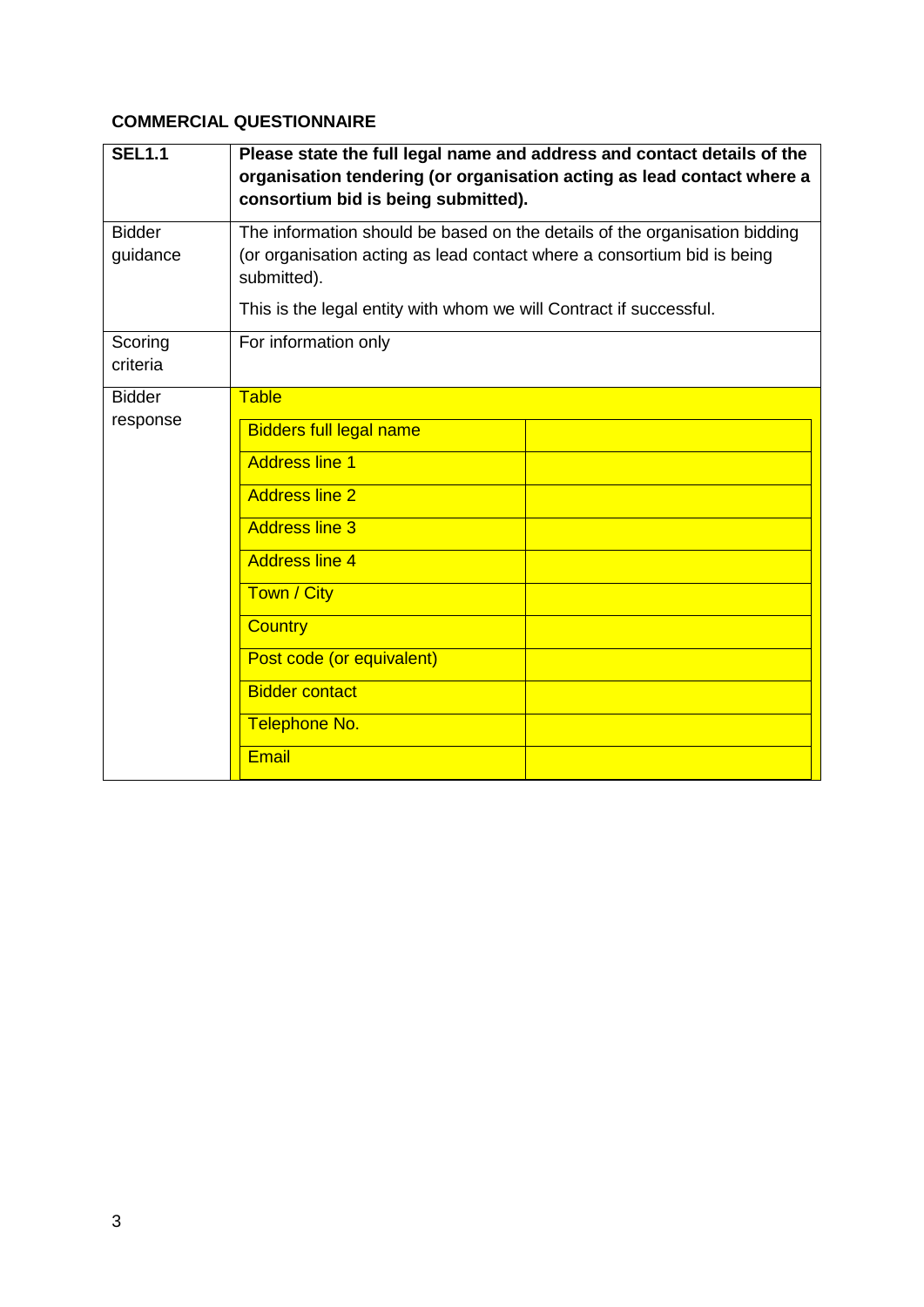| <b>SEL1.2</b>             | In the last three years, has any finding of unlawful discrimination been<br>made against your organisation by an Employment Tribunal, an<br>Employment Appeal Tribunal or any other court (or in comparable<br>proceedings in any jurisdiction other than the UK)? And/or;<br>In the last three years, has your organisation had a complaint upheld<br>following an investigation by the Equality and Human Rights Commission or<br>its predecessors (or a comparable body in any jurisdiction other than the<br>UK), on grounds of alleged unlawful discrimination? |  |
|---------------------------|----------------------------------------------------------------------------------------------------------------------------------------------------------------------------------------------------------------------------------------------------------------------------------------------------------------------------------------------------------------------------------------------------------------------------------------------------------------------------------------------------------------------------------------------------------------------|--|
| <b>Bidder</b>             | The Bidder shall answer Yes or No                                                                                                                                                                                                                                                                                                                                                                                                                                                                                                                                    |  |
| guidance                  | $Yes - Fair$                                                                                                                                                                                                                                                                                                                                                                                                                                                                                                                                                         |  |
|                           | $No - Pass$                                                                                                                                                                                                                                                                                                                                                                                                                                                                                                                                                          |  |
|                           | *If you have answered "yes" please provide, as an attachment to this<br>question, a summary of the nature of the investigation and an explanation<br>of the outcome of the investigation to date.                                                                                                                                                                                                                                                                                                                                                                    |  |
|                           | If the investigation upheld the complaint against your organisation, please<br>use the attachment to explain what action (if any) you have taken to prevent<br>unlawful discrimination from reoccurring.                                                                                                                                                                                                                                                                                                                                                             |  |
|                           | You may be excluded if you are unable to demonstrate to UK SBS's<br>satisfaction that appropriate remedial action has been taken to prevent<br>similar unlawful discrimination reoccurring.                                                                                                                                                                                                                                                                                                                                                                          |  |
| Scoring<br>Criteria       | Mandatory Pass / Fail                                                                                                                                                                                                                                                                                                                                                                                                                                                                                                                                                |  |
| <b>Bidder</b><br>response | Yes / No                                                                                                                                                                                                                                                                                                                                                                                                                                                                                                                                                             |  |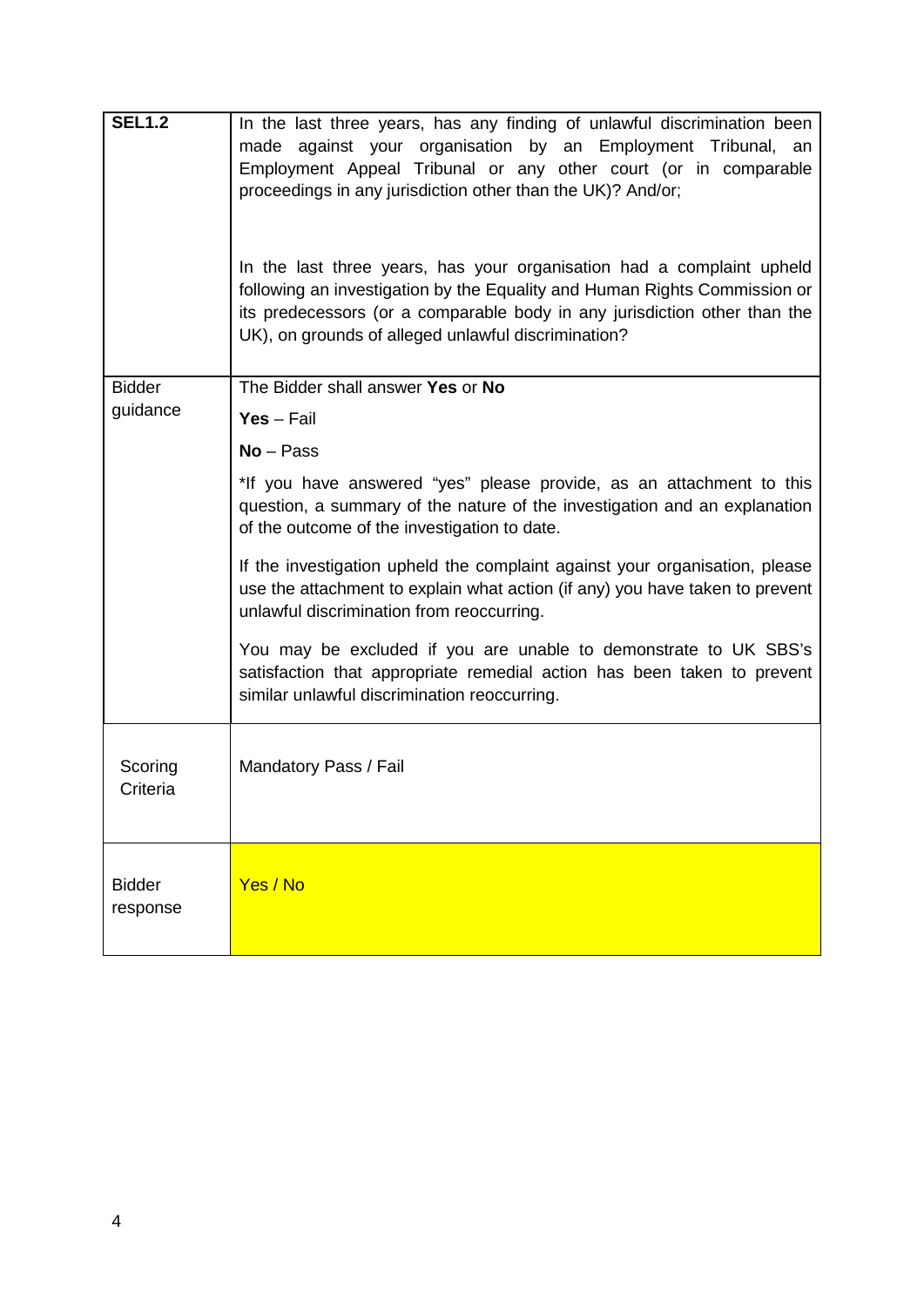| <b>FOI1.1</b> | FREEDOM OF INFORMATION ACT 2000 (FOI) AND / OR<br><b>ENVIRONMENTAL INFORMATION REGULATIONS 2004 (EIR)</b>                                                                                                                                                                      |  |  |
|---------------|--------------------------------------------------------------------------------------------------------------------------------------------------------------------------------------------------------------------------------------------------------------------------------|--|--|
|               | Information provided in the course of the procurement process may be<br>disclosed under Freedom of Information Act 2000 or Environmental<br>Information Regulations 2004 if requested under an FOI request or EIR<br>request.                                                  |  |  |
|               | Please note that some of the information provided may be protected under<br>the FOI Act exemptions and EIR Exceptions. More information on applying<br>the exemptions or exceptions can be found under the Information<br>Commissioners Office (ICO) website http://ico.org.uk |  |  |
|               | Please confirm you have been informed that information provided under<br>this Bid may be disclosed under the FOI Act 2000 and Environmental<br>Information Regulations 2004 and agree to it being published irrespective of<br>submitting a successful or unsuccessful Bid.    |  |  |
| <b>Bidder</b> | The Bidder shall answer Yes or No                                                                                                                                                                                                                                              |  |  |
| guidance      | $Yes - Pass$                                                                                                                                                                                                                                                                   |  |  |
|               | $No-Fail$                                                                                                                                                                                                                                                                      |  |  |
| Scoring       | Mandatory Pass / Fail                                                                                                                                                                                                                                                          |  |  |
| criteria      |                                                                                                                                                                                                                                                                                |  |  |
| <b>Bidder</b> | Yes / No                                                                                                                                                                                                                                                                       |  |  |
| response      |                                                                                                                                                                                                                                                                                |  |  |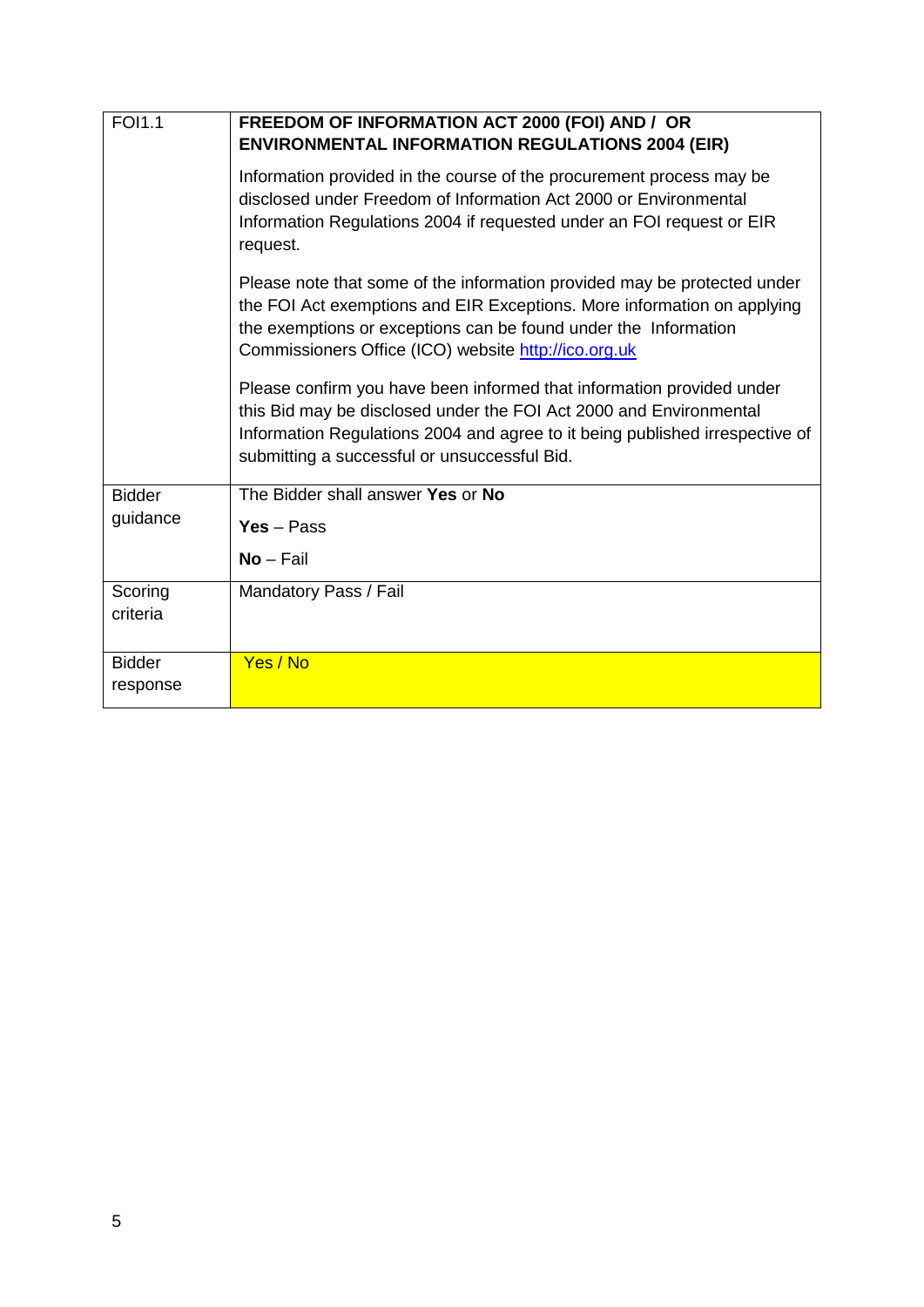| <b>FOI1.2</b>             | FREEDOM OF INFORMATION ACT 2000 (FOI) AND / OR<br><b>ENVIRONMENTAL INFORMATION REGULATIONS 2004 (EIR)</b><br><b>EXEMPTIONS</b><br>Please complete this section only if you have agreed for your<br>information to be disclosed under the FOI Act or EIR in Question<br><b>FOI1.1.</b><br>If you have not agreed to your information to be disclosed under the<br>FOI Act or EIR in Question FOI1.1 please complete a field 'N/A' (Not<br>applicable)<br>If you have agreed for your information to be disclosed under the FOI<br>Act or EIR in Question FOI1.1 please tell us what exemptions or<br>exceptions may apply to your information and why? If you are not<br>relying on any exemptions or exceptions please complete each field<br>'N/A' (Not applicable) |                                                        |  |
|---------------------------|----------------------------------------------------------------------------------------------------------------------------------------------------------------------------------------------------------------------------------------------------------------------------------------------------------------------------------------------------------------------------------------------------------------------------------------------------------------------------------------------------------------------------------------------------------------------------------------------------------------------------------------------------------------------------------------------------------------------------------------------------------------------|--------------------------------------------------------|--|
|                           |                                                                                                                                                                                                                                                                                                                                                                                                                                                                                                                                                                                                                                                                                                                                                                      |                                                        |  |
|                           |                                                                                                                                                                                                                                                                                                                                                                                                                                                                                                                                                                                                                                                                                                                                                                      |                                                        |  |
|                           |                                                                                                                                                                                                                                                                                                                                                                                                                                                                                                                                                                                                                                                                                                                                                                      |                                                        |  |
| <b>Bidder</b><br>guidance | The Bidder shall provide details of their proposed exemptions/exception in<br>the table below.                                                                                                                                                                                                                                                                                                                                                                                                                                                                                                                                                                                                                                                                       |                                                        |  |
|                           | The Bidder (irrespective of submitting a successful or unsuccessful Bid)<br>shall note that if UK SBS believes that the suggested Exemptions or<br>Exceptions have not been applied properly as per the Act or Regulation, UK<br>SBS will disclose the requested information unless another exemption or<br>exception can be applied by UK SBS.                                                                                                                                                                                                                                                                                                                                                                                                                      |                                                        |  |
|                           | Be aware that by completing FOI1.1 and answering 'Yes' you have agreed<br>for UK SBS to disclose the provided information under the Freedom of<br>Information Act 2000 or Environmental Information Regulation 2004,<br>therefore you will not be approached for consent.                                                                                                                                                                                                                                                                                                                                                                                                                                                                                            |                                                        |  |
| Scoring<br>criteria       | For information only                                                                                                                                                                                                                                                                                                                                                                                                                                                                                                                                                                                                                                                                                                                                                 |                                                        |  |
| <b>Bidder</b><br>response | <b>Confidential Information</b>                                                                                                                                                                                                                                                                                                                                                                                                                                                                                                                                                                                                                                                                                                                                      | Justification for exemption/exception<br>under FOI Act |  |
|                           |                                                                                                                                                                                                                                                                                                                                                                                                                                                                                                                                                                                                                                                                                                                                                                      |                                                        |  |
|                           |                                                                                                                                                                                                                                                                                                                                                                                                                                                                                                                                                                                                                                                                                                                                                                      |                                                        |  |
|                           |                                                                                                                                                                                                                                                                                                                                                                                                                                                                                                                                                                                                                                                                                                                                                                      |                                                        |  |
|                           | Commercially sensitive<br>information                                                                                                                                                                                                                                                                                                                                                                                                                                                                                                                                                                                                                                                                                                                                | Justification for exemption/exception<br>under FOI Act |  |
|                           |                                                                                                                                                                                                                                                                                                                                                                                                                                                                                                                                                                                                                                                                                                                                                                      |                                                        |  |
|                           |                                                                                                                                                                                                                                                                                                                                                                                                                                                                                                                                                                                                                                                                                                                                                                      |                                                        |  |
|                           |                                                                                                                                                                                                                                                                                                                                                                                                                                                                                                                                                                                                                                                                                                                                                                      |                                                        |  |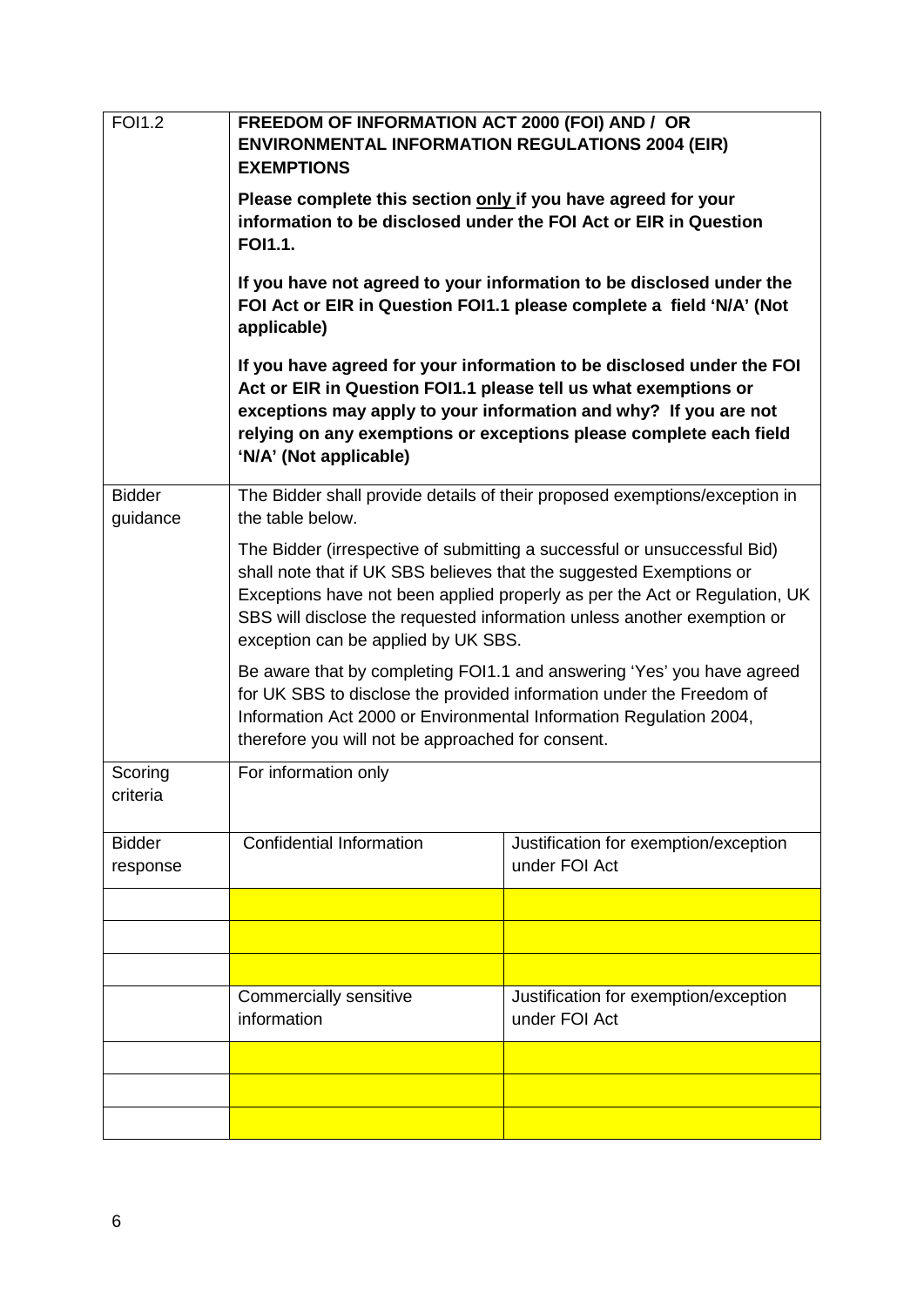| AW1.1         | <b>FORM OF BID</b>                                                                                                                                                                                                                                                                                                                                                                                                                                                                        |
|---------------|-------------------------------------------------------------------------------------------------------------------------------------------------------------------------------------------------------------------------------------------------------------------------------------------------------------------------------------------------------------------------------------------------------------------------------------------------------------------------------------------|
|               | I declare that to the best of my knowledge the answers submitted in<br>this ITQ are correct. I understand that the information will be used in<br>the process to assess my organisation's suitability to be invited to bid<br>for UK SBS's requirement and I am signing on behalf of my<br>organisation. I understand that the Contracting Authority may reject<br>this ITQ if there is a failure to answer all relevant questions fully or if I<br>provide false/misleading information. |
|               | I understand that the Government's transparency agenda requires that<br>sourcing documents, including ITQ templates such as this, are<br>published on a designated, publicly searchable web site, and, that the<br>same applies to other sourcing documents issued by UK SBS,<br>including the ITQ, and any contract entered into by UK SBS or its<br>customers with its preferred supplier once the procurement is<br>complete.                                                          |
|               | By submitting a response to this ITQ I agree that our participation may<br>be made public.                                                                                                                                                                                                                                                                                                                                                                                                |
|               | I understand that the answers given in this response will not be<br>published on the web site (but may fall to be disclosed under Freedom<br>of Information Act 2000 or Environmental Information Regulations<br>2004).                                                                                                                                                                                                                                                                   |
|               | By submitting a response to this ITQ I agree and accept the<br>justification for the Contracting Authority's evaluation criteria.                                                                                                                                                                                                                                                                                                                                                         |
|               | By submitting a response to this ITQ I agreed and accept that UK SBS<br>reserves the right to change without notice the procedure for<br>awarding the Contract, to reject any or all bids for the Contract, to<br>stop the process and not award the Contract (in whole or in part) at<br>any time without any liability on its part.                                                                                                                                                     |
|               | By submitting a response to this ITQ I agree and accept that nothing<br>in this process is intended to form any express or implied contractual<br>relationship between the Parties unless and until a Contract is<br>awarded. UK SBS is not liable for any costs resulting from<br>cancellation of this process nor any costs incurred by Bidders taking<br>part in this procurement process.                                                                                             |
|               | I understand that where sourcing documents issued by UK SBS or<br>contracts with its suppliers fall to be disclosed UK SBS will redact<br>them as it thinks necessary, having regard (inter alia) to the<br>exemptions/exceptions in the FOIA or EIR.                                                                                                                                                                                                                                     |
| <b>Bidder</b> | The Bidder shall answer Yes or No                                                                                                                                                                                                                                                                                                                                                                                                                                                         |
| guidance      | $Yes - Pass$                                                                                                                                                                                                                                                                                                                                                                                                                                                                              |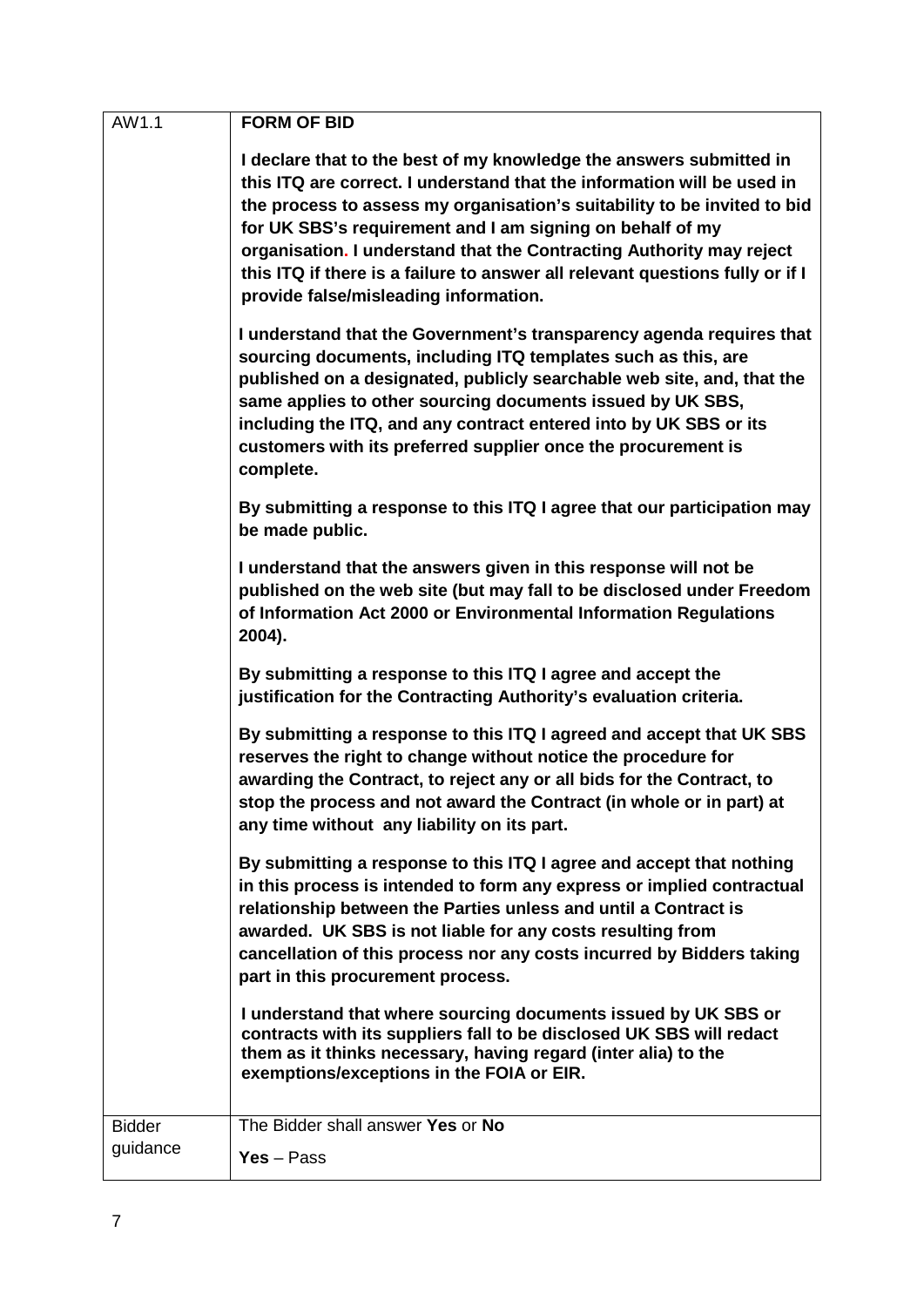|                           | $No-Fail$             |
|---------------------------|-----------------------|
| Scoring<br>criteria       | Mandatory Pass / Fail |
| <b>Bidder</b><br>response | Yes / No              |

| AW1.3         | <b>CERTIFICATE OF BONA FIDE BID</b>                                                                                                                                                                                                                                                                                                                                                                                                                                                                                                                                                                                                                                                                                                     |  |  |  |
|---------------|-----------------------------------------------------------------------------------------------------------------------------------------------------------------------------------------------------------------------------------------------------------------------------------------------------------------------------------------------------------------------------------------------------------------------------------------------------------------------------------------------------------------------------------------------------------------------------------------------------------------------------------------------------------------------------------------------------------------------------------------|--|--|--|
|               | The essence of procurement is that the customer shall receive bona fide competitive<br>Bids, from all those Bidding. In recognition of this principle, we certify that this is a<br>bona fide bid, intended to be competitive and that we have not fixed or adjusted the<br>amount of bid by or under or in accordance with any agreement with any other<br>person.                                                                                                                                                                                                                                                                                                                                                                     |  |  |  |
|               | We also certify that we have not done and we undertake that we will not do at any time<br>before the hour and date specified for the return of this bid any of the following:                                                                                                                                                                                                                                                                                                                                                                                                                                                                                                                                                           |  |  |  |
|               | (a)<br>Communicate to a person other than the person calling for these<br>bids the amount or approximate amount of the proposed bid, except<br>where the disclosure, in confidence, of the approximate amount of<br>the bid was necessary to obtain insurance premium quotations for<br>the preparation of the bid;                                                                                                                                                                                                                                                                                                                                                                                                                     |  |  |  |
|               | (b)<br>Enter into any agreement or arrangement with any other person that<br>he shall refrain from bidding or as to the amount of any bid to be<br>submitted;                                                                                                                                                                                                                                                                                                                                                                                                                                                                                                                                                                           |  |  |  |
|               | (c)<br>Offer to pay or agree to pay or give any sum of money or valuable<br>consideration directly or indirectly to any person for doing or having<br>done or causing or have caused to be done in relation to any other<br>bid or proposed bid for the said supply / service any act or thing of<br>the sort described above.                                                                                                                                                                                                                                                                                                                                                                                                          |  |  |  |
|               | In this certificate, the word "person" includes any persons and any body or<br>association, corporate or unincorporated, and any "agreement or arrangement"<br>includes any such transaction, formal or informal, and whether legally binding or not.<br>We acknowledge that UK SBS will be entitled to cancel the contract and to recover<br>from us the amount of any loss resulting from such cancellation if we or our<br>representatives (whether with our without our knowledge) shall have practiced<br>collusion in Bidding for this contract or any other contract with UK SBS or shall<br>employ any corrupt or illegal practices either in the obtaining or execution of this<br>contract or any other contract with UK SBS. |  |  |  |
|               |                                                                                                                                                                                                                                                                                                                                                                                                                                                                                                                                                                                                                                                                                                                                         |  |  |  |
|               | We agree that UK SBS may disclose the Bidders information/documentation<br>(submitted to UK SBS during this Procurement) more widely within Government for<br>the purpose of ensuring effective cross-Government procurement processes,<br>including value for money and related purposes.                                                                                                                                                                                                                                                                                                                                                                                                                                              |  |  |  |
| <b>Bidder</b> | The Bidder shall answer Yes or No                                                                                                                                                                                                                                                                                                                                                                                                                                                                                                                                                                                                                                                                                                       |  |  |  |
| guidance      | $Yes - Pass$                                                                                                                                                                                                                                                                                                                                                                                                                                                                                                                                                                                                                                                                                                                            |  |  |  |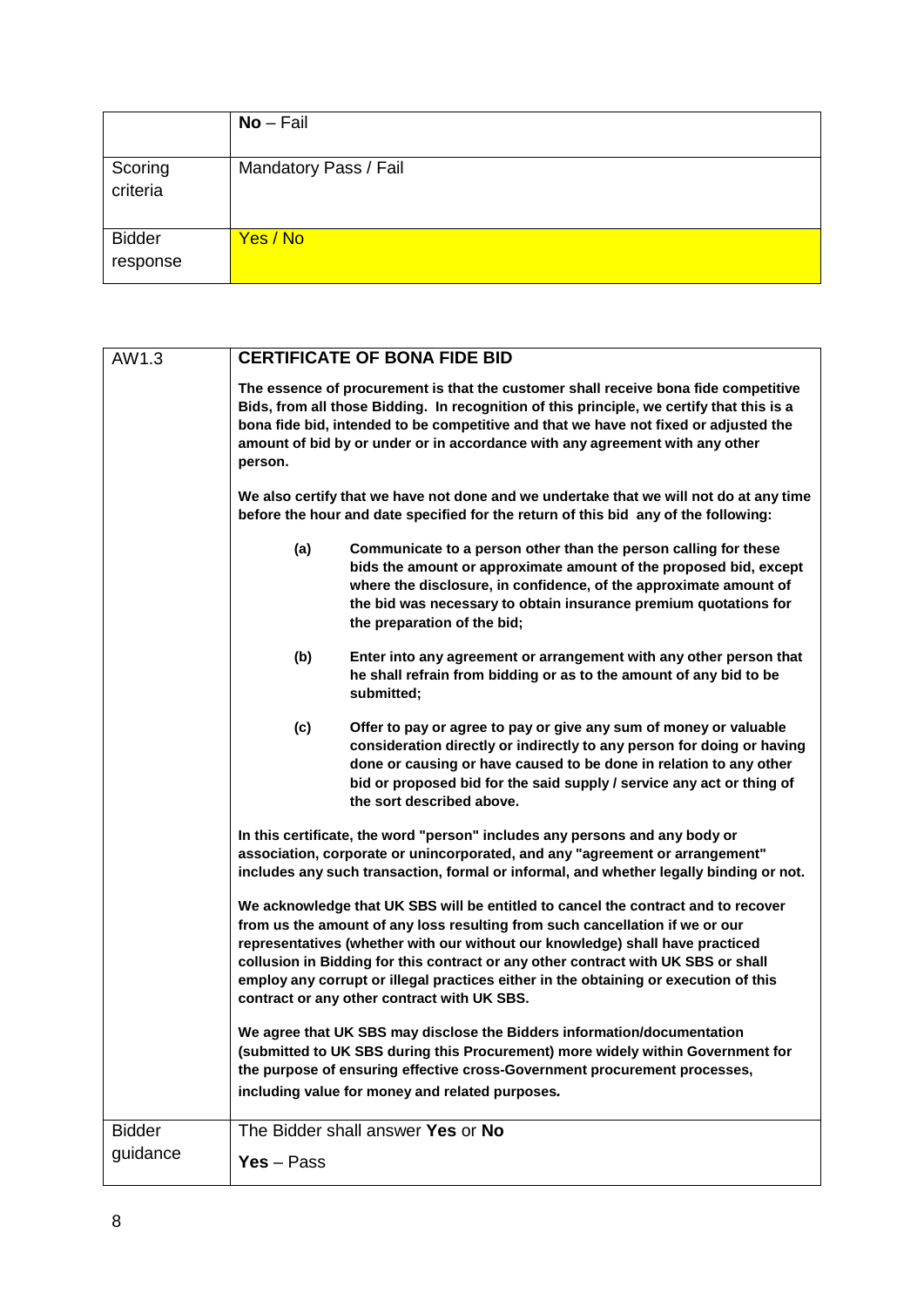|                           | $No-Fail$             |
|---------------------------|-----------------------|
| Scoring<br>criteria       | Mandatory Pass / Fail |
| <b>Bidder</b><br>response | Yes / No              |

| AW3.1                     | In the event of a Bidder successfully providing the most<br>advantageous offer to UK SBS against a procurement requirement,<br>the Bidder is expected to provide an answer to the attached questions<br>as a validation check prior to the award of any Contract.<br>If the Bidder fails to meet UK SBS' expectations we reserve the right<br>to not award the Contract to the relevant Bidder and either award to<br>the Bidder with the second most advantageous response or run a new<br>procurement.<br>The validation check document is located in RFx Attachments and<br>attached to this question.<br>AW3.1 ITO<br>Validation check.pdf |
|---------------------------|------------------------------------------------------------------------------------------------------------------------------------------------------------------------------------------------------------------------------------------------------------------------------------------------------------------------------------------------------------------------------------------------------------------------------------------------------------------------------------------------------------------------------------------------------------------------------------------------------------------------------------------------|
| <b>Bidder</b><br>guidance | The Bidder is not required to complete the validation check at this stage but<br>will be required to respond to the questions in the event of providing the<br>most advantageous offer to UK SBS against a procurement requirement.<br>$Yes - Pass$<br>$No-Fail$                                                                                                                                                                                                                                                                                                                                                                               |
| Scoring<br>criteria       | Mandatory Pass / Fail                                                                                                                                                                                                                                                                                                                                                                                                                                                                                                                                                                                                                          |
| <b>Bidder</b><br>response | Yes I have understood that I need to complete the validation check in the<br>event of providing the most advantageous offer to UK SBS against a<br>procurement requirement.                                                                                                                                                                                                                                                                                                                                                                                                                                                                    |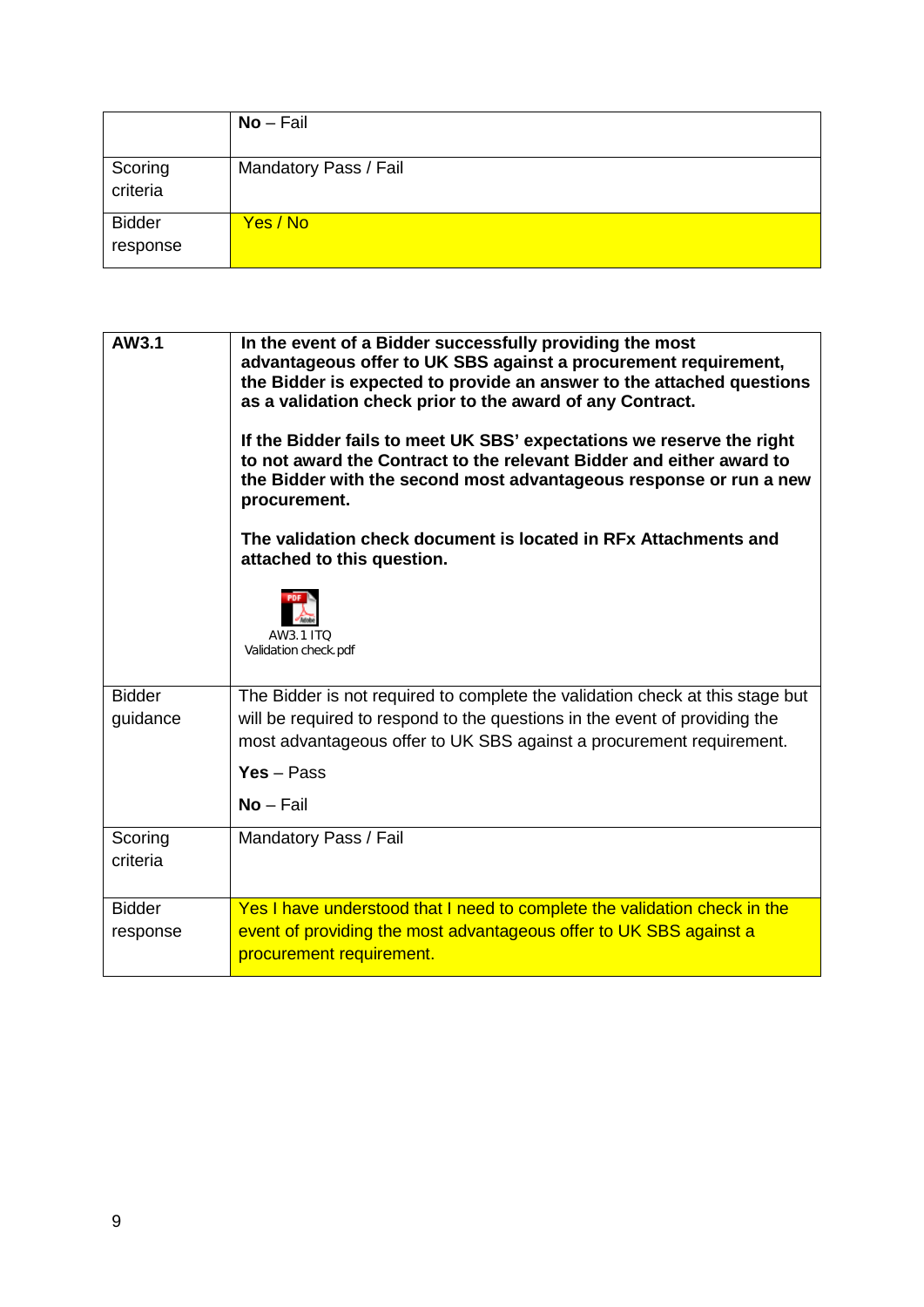| AW4.1                     | Please confirm your acceptance of the attached Contract Terms.<br>PS16286-S1-Services<br>purchasing contract.p |
|---------------------------|----------------------------------------------------------------------------------------------------------------|
| <b>Bidder</b><br>guidance | The Bidder shall answer Yes, No with justification or No<br>$Yes - Pass$                                       |
|                           | No with justification - Pass. See question AW4.2 for details of what<br>amounts to a valid justification.      |
|                           | $No-Fail$                                                                                                      |
| Scoring<br>criteria       | Mandatory Pass / Fail                                                                                          |
| <b>Bidder</b><br>response | Drop down menu - Yes, No with justification, No                                                                |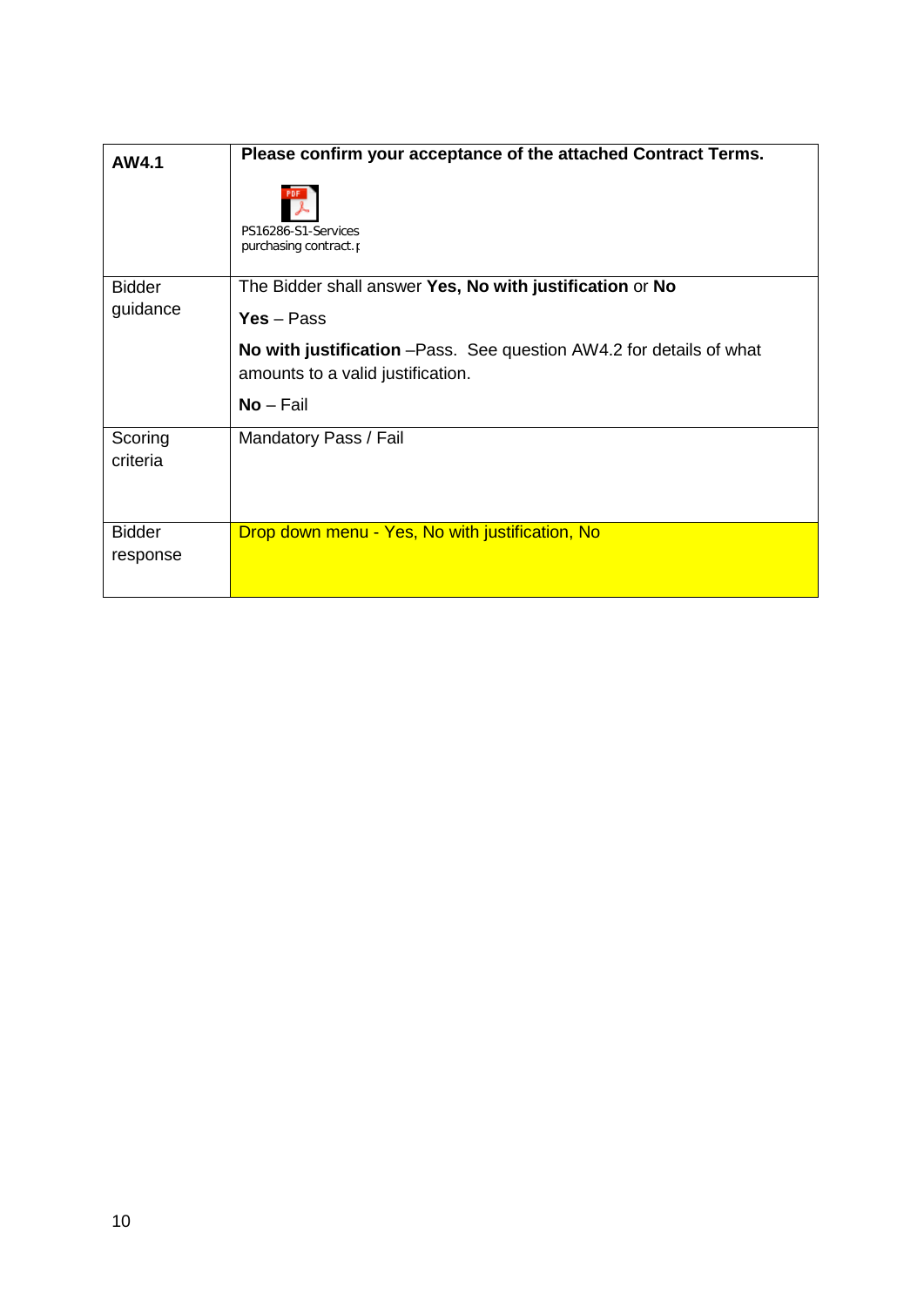| AW4.2                     | Where a Bidder has answered question AW4.1 with 'no with<br>justification' they must detail the justification and the proposed<br>change to the clause.                                                                                                                                                                                                                                                                                                                                             |  |  |
|---------------------------|-----------------------------------------------------------------------------------------------------------------------------------------------------------------------------------------------------------------------------------------------------------------------------------------------------------------------------------------------------------------------------------------------------------------------------------------------------------------------------------------------------|--|--|
| <b>Bidder</b><br>guidance | A justification for not accepting a specific clause or series of clauses from<br>the attached Contract Terms is that the Bidder would be in breach of legal<br>requirements or statutory regulations by complying with that clause or<br>series of clauses (i.e. for the avoidance of doubt, being unable to comply<br>with a clause or series of clauses because of an internal policy reason will<br>not be considered to be a justification for a legal requirement or statutory<br>regulation). |  |  |
|                           | Where the Bidder has answered question AW4.1 as "no with justification",<br>the Bidder shall provide a Contract mark-up utilising track changes detailing<br>the relevant clause, the proposed changes to the clause and the<br>justification for the changes. In this case, the Bidder shall score a pass if<br>(but only if) UK SBS considers both the following requirements are<br>satisfied:                                                                                                   |  |  |
|                           | the reasons stated as justifying the Bidder's statement that it cannot<br>accept the Contract Terms due to legal requirements or statutory<br>regulations are valid; and                                                                                                                                                                                                                                                                                                                            |  |  |
|                           | the changes submitted do not create significant risk for UK SBS and<br>$\bullet$<br>are reasonably necessary and proportionate to ensure the Bidder<br>complies with the legal requirements and statutory regulations.                                                                                                                                                                                                                                                                              |  |  |
|                           | Where a Bidder has answered Question AW4.1 with 'Yes' or 'No' it must<br>answer 'not applicable' to achieve a Pass to question AW4.2 (noting that an<br>answer of 'No' to question AW4.1 has already resulted in a fail).                                                                                                                                                                                                                                                                           |  |  |
|                           | In the event of a Bidder answering Yes or No to Question AW4.1 and then<br>providing a proposed mark up, rejection of a clause or a justification for a<br>change then the response will be a Fail.                                                                                                                                                                                                                                                                                                 |  |  |
| Scoring<br>criteria       | Mandatory Pass / Fail                                                                                                                                                                                                                                                                                                                                                                                                                                                                               |  |  |
| <b>Bidder</b>             | Drop down menu                                                                                                                                                                                                                                                                                                                                                                                                                                                                                      |  |  |
| response                  | 'N/A'                                                                                                                                                                                                                                                                                                                                                                                                                                                                                               |  |  |
|                           | 'I have answered AW4.1 'No with justification' and attach modifications /<br>requested / justification'.                                                                                                                                                                                                                                                                                                                                                                                            |  |  |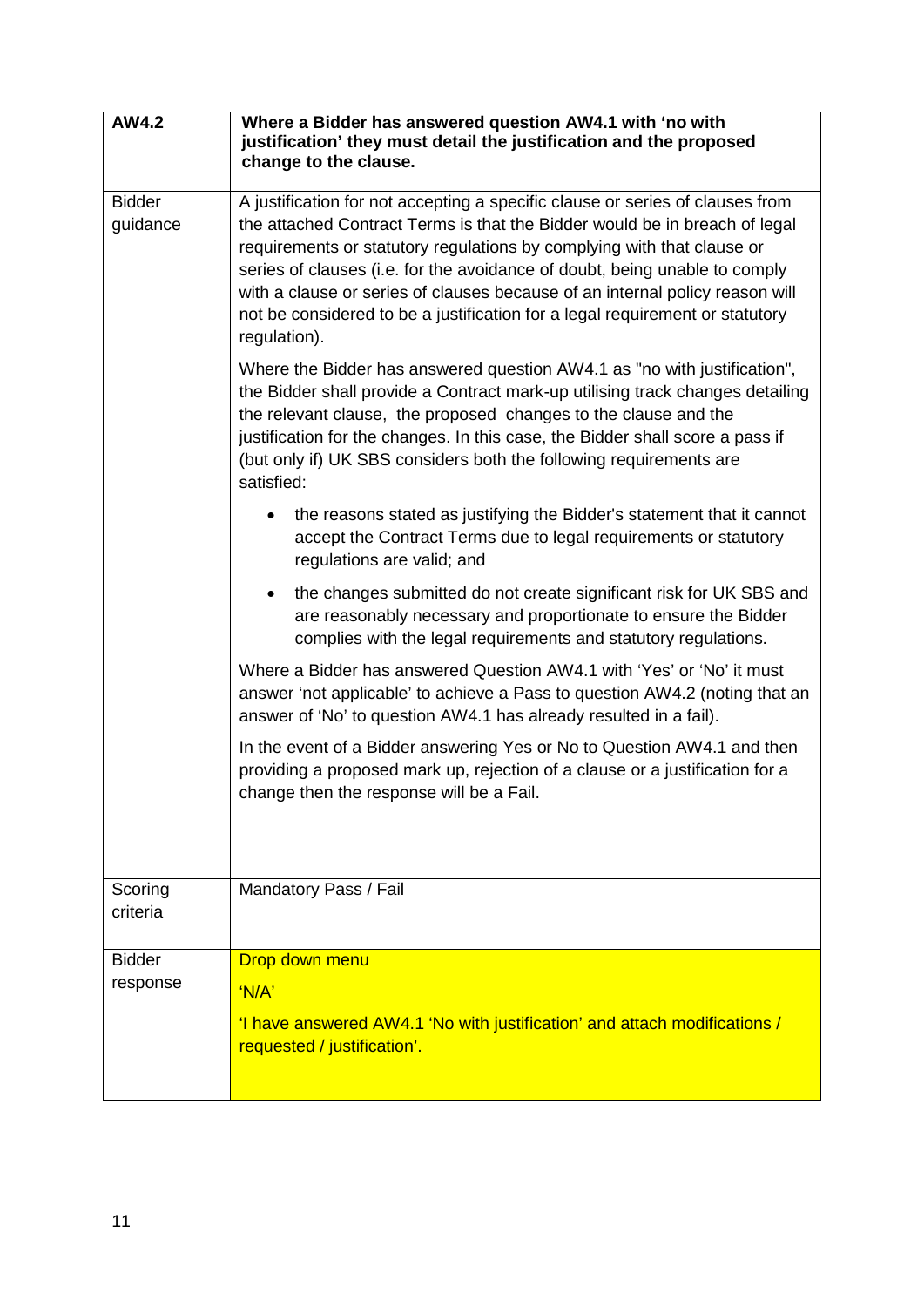#### **PRICE QUESTIONNAIRE**

| AW5.2         | Bidders are required to complete the Excel Pricing Schedule attached<br>in the Bidder Response section.                                                                                                                                                       |                                                                                                                |              |
|---------------|---------------------------------------------------------------------------------------------------------------------------------------------------------------------------------------------------------------------------------------------------------------|----------------------------------------------------------------------------------------------------------------|--------------|
|               | All prices shall be exclusive of VAT.                                                                                                                                                                                                                         |                                                                                                                |              |
|               | All costs appearing elsewhere in the Bid but not mentioned in this<br>Pricing Schedule shall be presumed waived.                                                                                                                                              |                                                                                                                |              |
|               | PS16286 AW5.2<br>Price Schedule.xlsx                                                                                                                                                                                                                          |                                                                                                                |              |
| <b>Bidder</b> | Bidders shall confirm they have completed the Pricing Schedule.                                                                                                                                                                                               |                                                                                                                |              |
| guidance      | The scoring methodology for this question shall be:                                                                                                                                                                                                           |                                                                                                                |              |
|               | The lowest price for a response which meets the pass criteria shall score<br>100.                                                                                                                                                                             |                                                                                                                |              |
|               | All other bids shall be scored on a pro rata basis in relation to the lowest<br>price. The score is then subject to a multiplier to reflect the percentage<br>value of the price criterion.                                                                   |                                                                                                                |              |
|               | Where the scoring criterion is worth 50% then the 0-100 score achieved will<br>be multiplied by 50                                                                                                                                                            |                                                                                                                |              |
|               | In the example if a supplier scores 80 from the available 100 points this will<br>equate to 40% by using the following calculation: Score/Total Points<br>multiplied by 50 (80/100 x 50 = 40)                                                                 |                                                                                                                |              |
|               |                                                                                                                                                                                                                                                               | The lowest score possible is 0 even if the price submitted is more than<br>100% greater than the lowest price. |              |
|               | The lowest price for a response which meets the pass criteria shall score<br>100. All other bids shall be scored on a pro rata basis in relation to the<br>lowest price. The lowest score possible is 0.<br>For example, assuming the lowest bid is £100,000. |                                                                                                                |              |
|               | <b>Bid Price</b>                                                                                                                                                                                                                                              | Differential to the lowest price                                                                               | <b>Score</b> |
|               |                                                                                                                                                                                                                                                               | which meets the mandatory pass<br>criteria                                                                     |              |
|               | £100,000                                                                                                                                                                                                                                                      | 0                                                                                                              | 100          |
|               | £120,000                                                                                                                                                                                                                                                      | 20%                                                                                                            | 80           |
|               | £140,000                                                                                                                                                                                                                                                      | 40%                                                                                                            | 60           |
|               | £150,000                                                                                                                                                                                                                                                      | 50%                                                                                                            | 50           |
|               | £175,000                                                                                                                                                                                                                                                      | 75%                                                                                                            | 25           |
|               | £200,000                                                                                                                                                                                                                                                      | 100%                                                                                                           | 0            |
|               | £300,000                                                                                                                                                                                                                                                      | 200%                                                                                                           | $\Omega$     |
|               |                                                                                                                                                                                                                                                               |                                                                                                                |              |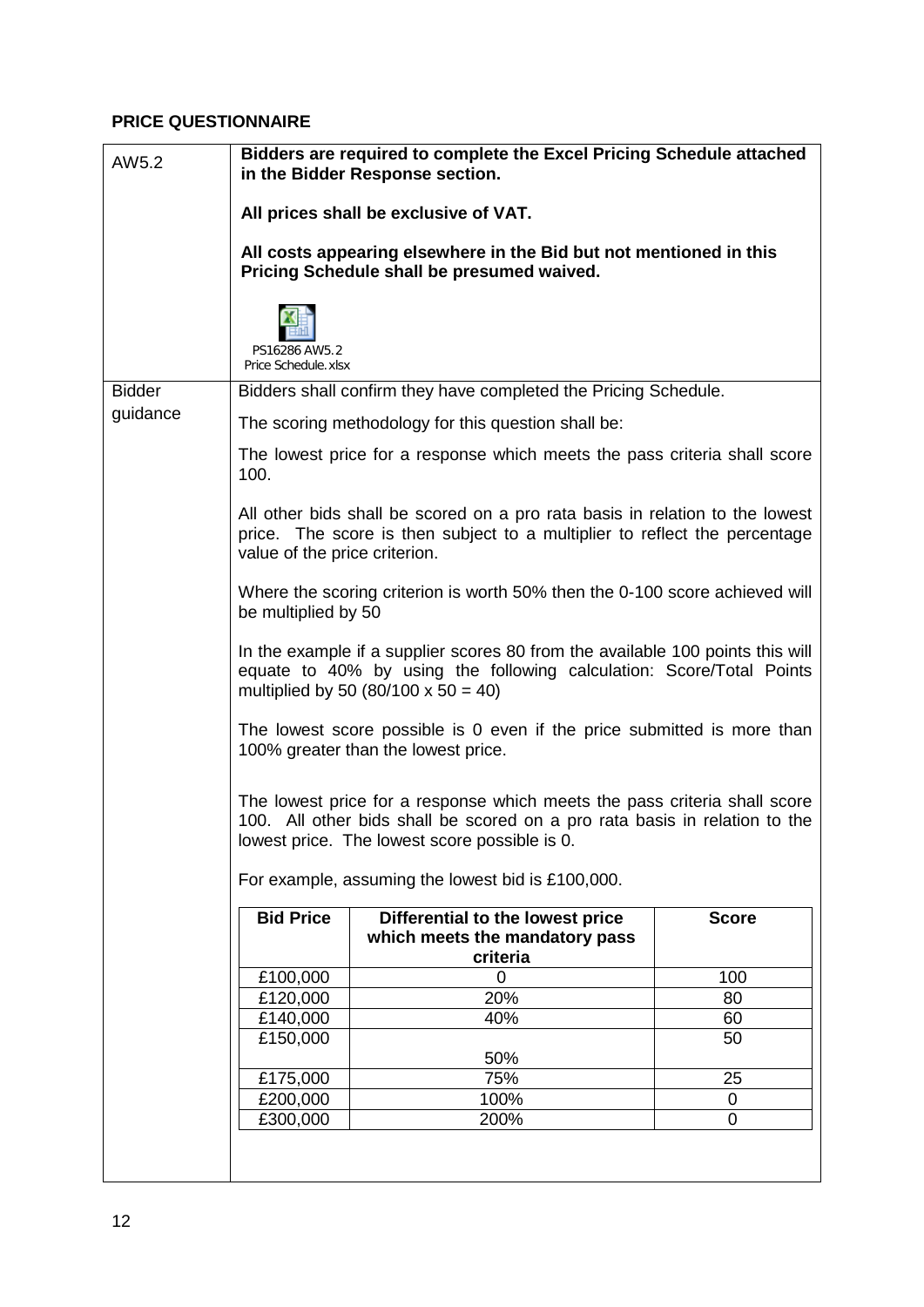| Scoring<br>criteria | Maximum Marks 20% |
|---------------------|-------------------|
| <b>Bidder</b>       | Yes               |
| response            |                   |

### **QUALITY QUESTIONNAIRE**

| AW6.1                     | Please confirm your compliance to the requirements of Section 4<br><b>Specification</b> |
|---------------------------|-----------------------------------------------------------------------------------------|
| <b>Bidder</b><br>guidance | The Bidder shall answer Yes or No                                                       |
|                           | $Yes - Pass$                                                                            |
|                           | $No-Fail$                                                                               |
| Scoring<br>criteria       | Mandatory Pass / Fail                                                                   |
| <b>Bidder</b><br>response | Yes / No                                                                                |

| AW6.2                     | Demonstrating expertise and resources to deliver the requirement.                                                                                                                               |
|---------------------------|-------------------------------------------------------------------------------------------------------------------------------------------------------------------------------------------------|
|                           | Bidders are to detail how they will utilise their available resources and<br>associated expertise including acumen and creativity to achieve the aims<br>and deliverables of the specification. |
| <b>Bidder</b>             | Scoring will be based on the 0-100 methodology.                                                                                                                                                 |
| guidance                  | Please attach your response as a pdf document                                                                                                                                                   |
| Scoring<br>criteria       | Maximum Marks 30%                                                                                                                                                                               |
| <b>Bidder</b><br>response | Yes I have attached a response to this question                                                                                                                                                 |

| AW6.3 | <b>Methodology and Approach</b>                                                                                                                                                                                                                                                        |
|-------|----------------------------------------------------------------------------------------------------------------------------------------------------------------------------------------------------------------------------------------------------------------------------------------|
|       | Bidders are to provide a proposed methodology and approach for achieving<br>the aims and deliverables of this contract in accordance with the<br>specification. This must include but is not limited to:                                                                               |
|       | Awareness of challenges;<br>Research of the breadth of markets;<br>Approach to bring this vacancy to market;<br>$\bullet$<br>How suitable candidates will be identified;<br>$\bullet$<br>How this specific role will be approached;<br>٠<br>How diverse candidates will be identified. |